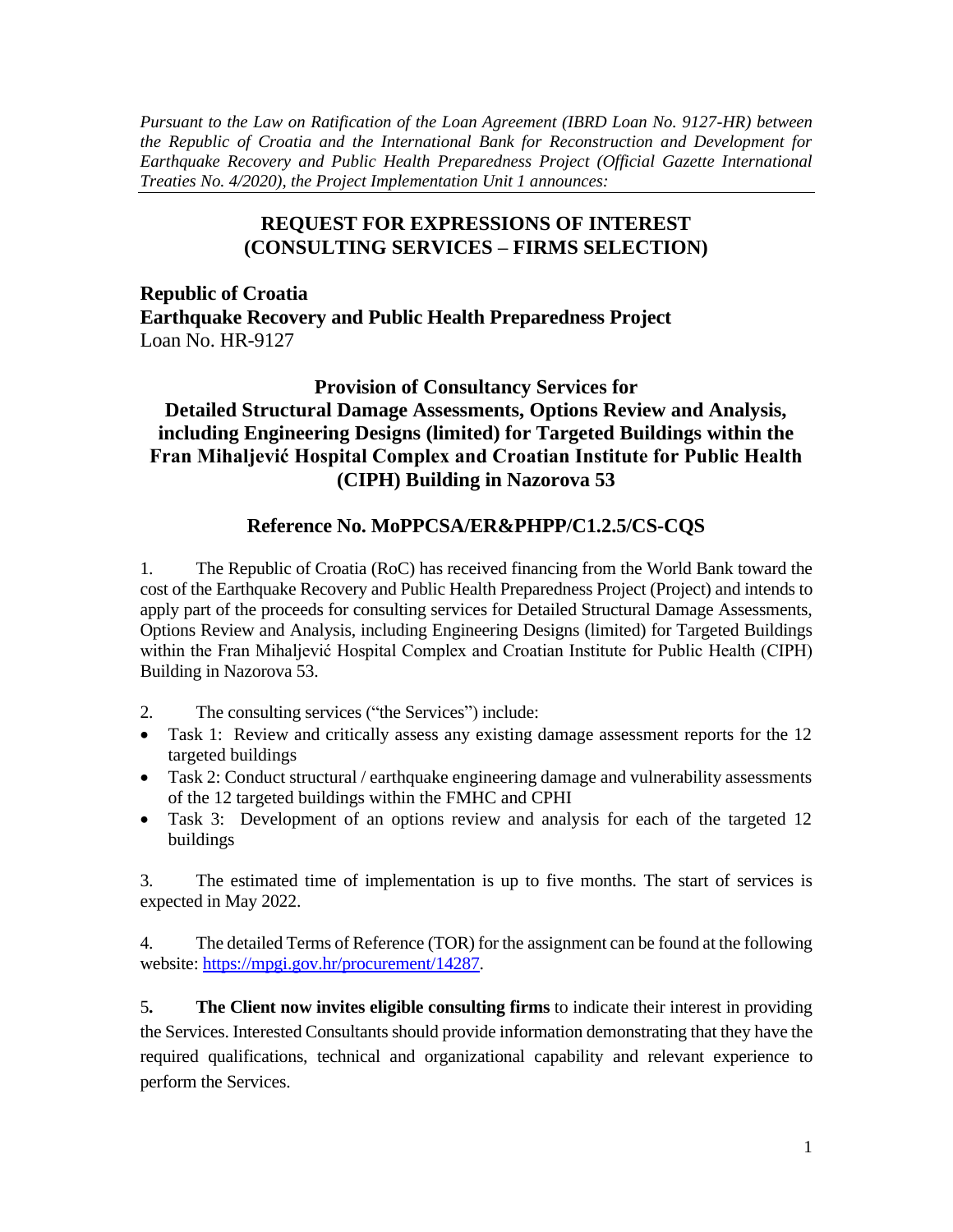6**. The shortlisting criteria are:** To qualify for award of the consultancy services, the interested consultant firm shall meet the following minimum qualifications and needs to be prepared to provide information:

- (i) The Consultants should be in the consulting business for not less than the last 7 years prior to the deadline for submission of interests
- (ii) The Consultants should have similar structural assessment experience or structural design experience in retrofitting, prior to the deadline for submission of interests, in Croatia, EU, or elsewhere where relevant codes were followed.
- (iii) Experience in post-earthquake damage assessments is considered an asset.
- (iv) The Consultants should demonstrate sound administrative and financial capacity
- administrative capacity implies at least 8 available staff/experts (permanent employees or subcontracted experts) for contract implementation and financial capacity implies minimum financial annual turnover during the last two (2) years (2020 and 2021) of the Consultant of at least 1.5 million HRK or equivalent per year.
- (v) The Consultants should demonstrate availability of the key experts for the performance of the services described in the TOR:
	- a) Project Team Leader/ Architect
	- b) Deputy Team Leader/ Structural Engineer
	- c) Assistant Structural Engineer
	- d) Mechanical Engineer, HVAC Engineer
	- e) Certified Court Expert in Civil Engineering.

Key Experts will not be evaluated at the shortlisting stage.

7. The attention of interested Consultants is drawn to Section III, paragraphs, 3.14, 3.16, and 3.17 of the World Bank's "Procurement Regulations for IPF Borrowers" dated July 2016, revised November 2017 and August 2018 ("Procurement Regulations"), setting forth the World Bank's policy on conflict of interest.

8. Consultants may associate with other firms to enhance their qualifications, but should indicate clearly whether the association is in the form of a joint venture and/or a subconsultancy. In the case of a joint venture, all the partners in the joint venture shall be jointly and severally liable for the entire contract, if selected.

9. A Consultant will be selected in accordance with the **Consultant's Qualification-based Selection (CQS) method** set out in the Procurement Regulations.

10. Further information can be obtained at the address below during office hours from 8:30 a.m. to 3:30 p.m. (CET).

11. Expressions of interest in English must be delivered in a written form to the address below (in person, or by mail, or by e-mail) by April 24, 2022.

Earthquake Recovery and Public Health Preparedness Project Project Implementation Unit 1 (PIU 1)